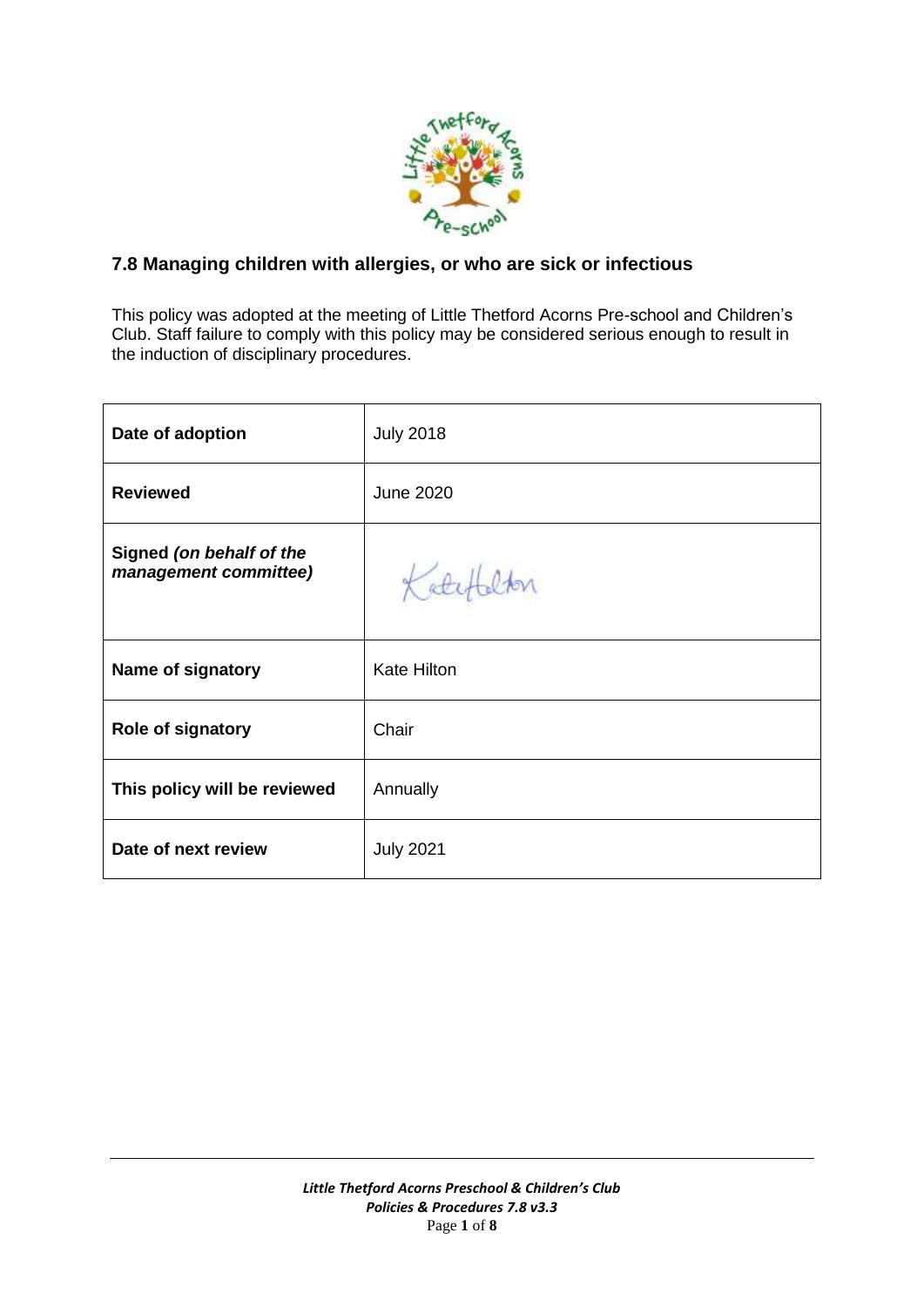### **7.8 Managing children with allergies, or who are sick or infectious** (Including reporting notifiable diseases and dealing with a Pandemic)

## **Safeguarding and Welfare Requirement: Health**

The provider must promote the good health of the children attending the setting. They must have a procedure discussed with parents and /or carers, for responding to children who are ill or infectious, take necessary steps to prevent the spread of infection, and take appropriate action if children are ill.

#### **Policy Statement**

We provide good quality care for healthy children by preventing cross infection of viruses and bacterial infections, and promoting health by identifying allergies and preventing contact with the allergenic trigger.

## **Procedures**

#### **For children with allergies**

- When parents start their children at the setting they are asked if their child suffers from any known allergies. This is recorded on the registration form and on an allergy and intolerance sheet found in the kitchen.
- If a child has an allergy, a risk assessment form is completed to detail the following:
	- o The allergen i.e. substance, material or living creature the child is allergic to such as nuts, eggs, bee stings, cats etc.
	- $\circ$  The nature of the allergic reactions e.g. anaphylactic shock reaction, including rash, reddening of skin, swelling, breathing problems etc.
	- o What to do in case of an allergic reaction, medication to be used and how it is to be administered (e.g. Epipen).
	- o Control measures ie how the child can be prevented from contact with the allergen.
	- o Review measures.
- A health care plan will also be completed.
- A copy of the risk assessment is kept in the child's personal file and medication box. A copy of the child's allergies is displayed where staff can see it.
- Advice would be sought on how to administer special medication in the event of an allergic reaction. If it is necessary, training would be provided to staff.
- No nuts or nut products are used within the setting.
- Parents are made aware so that no nut or nut products are accidentally brought in, for example to a party or lunch box.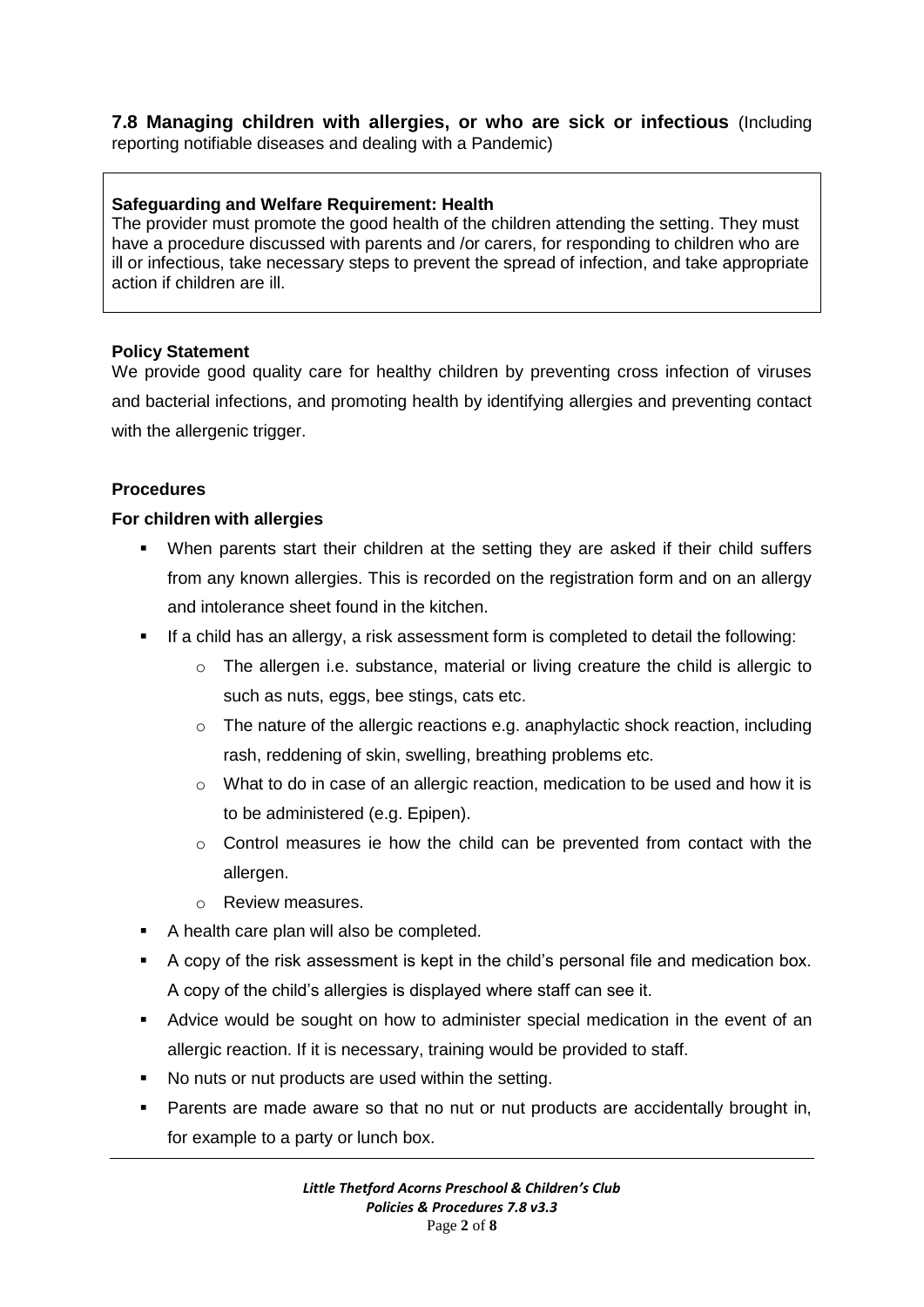## **Insurance requirements for children with allergies and disabilities**

We always check with our insurance provider to see if we need to inform them of a child that has any disability or allergy, but certain procedures must be strictly adhered to as set out below. For children suffering life-threatening conditions, or requiring invasive treatments, written confirmation from the settings insurance provider must be obtained to extend the insurance.

**Treatments, such as inhalers or Epipens are immediately accessible in an emergency.** 

## **At all times the administration of medication must be compliant with the Safeguarding and Welfare Requirements of the Early Years Foundation Stage**

#### **Oral Medication**

- Asthma inhalers are now regarded as "oral medication" by insurers and so documents do not need to be forwarded to our insurance provider.
- Oral medications must be prescribed by a GP or have manufacturer's instructions clearly written on them.
- The setting must be provided with clear, written instructions on how to administer the medication. A medication form must be filled in to ensure we have the correct information and this is to be signed by parent, key person and manager.
- All risk assessment procedures need to be adhered to for the correct storage and administration of the medication.
- The setting must have the parent's or guardian's prior written consent for administration of medicines which is kept in the child's file (please see Administrating Medicines Policy).

#### **Life-saving medication and invasive treatments**

- These include adrenaline injections (Epipens) for anaphylactic shock reactions (caused by allergies to nuts, eggs etc) or invasive treatments such as rectal administration of Diazepam (for epilepsy).
- The setting must have:
	- a letter/care plan from the child's GP/consultant stating the child's condition and what medication, if any, is to be administered;
	- o written consent from the parent or guardian allowing staff to administer medication; and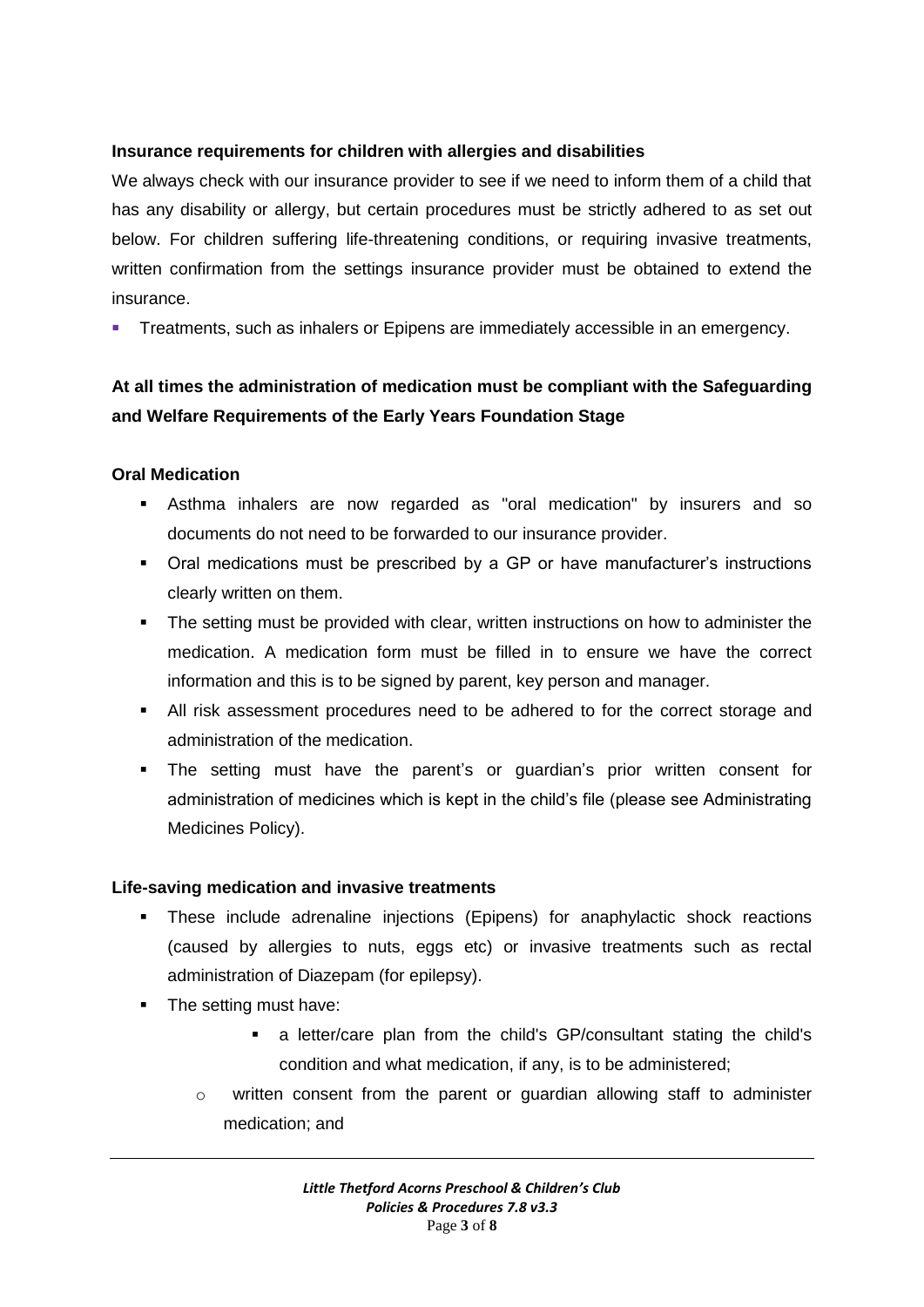- $\circ$  proof of training in the administration of such medication by the child's GP, a district nurse, children's' nurse specialist or a community paediatric nurse.
- $\circ$  Written confirmation that we hold this information will first be sent to [the Early Years Alliance Insurance team for appraisal. Written confirmation that the insurance has been extended will be issued by return.
- The medication, risk assessment and administration instructions are stored in a plastic box with a lid, marked with a red cross, child's full name and the child's photograph. The medication cannot be stored within the setting overnight and must be taken home with the child at the end of the session.
- Copies of all three documents relating to these children must first be sent to the Preschool Learning Alliance (PLA) Insurance Department for appraisal. Confirmation will then be issued in writing confirming that the insurance has been extended.

# **Children requiring assistance with tubes to help them with everyday living e.g. breathing apparatus, to take nourishment, colostomy bags etc**

- Prior written consent must be obtained from the child's parent or guardian to give treatment and/or medication prescribed by the child's GP.
- The key person/ senior staff member must have the relevant medical training/experience, which may include those who have received appropriate instructions from parents or guardians, or who have qualifications.
- Copies of all letters relating to these children must first be sent to the Pre-school Learning Alliance Insurance Department for appraisal. Written confirmation that the insurance has been extended will be issued by return.
- If we are unsure about any aspect, we contact the Pre-school Learning Alliance Insurance Department on 020 7697 2585 or email membership@pre-school.org.uk.

## **Procedure for children who are sick or infectious**

- If children appear unwell during the day, for example, if they have a temperature, sickness, diarrhoea or pains, particularly in the head or stomach, the manager or key person will call the parents and ask them to collect the child, or send a known carer to collect on their behalf. Whilst waiting to be collected, children may be cared for in an area away from the other children.
- If a child appears to have a temperature, parents are contacted immediately and the child is encouraged to keep cool by remove their top clothing, having a drink of water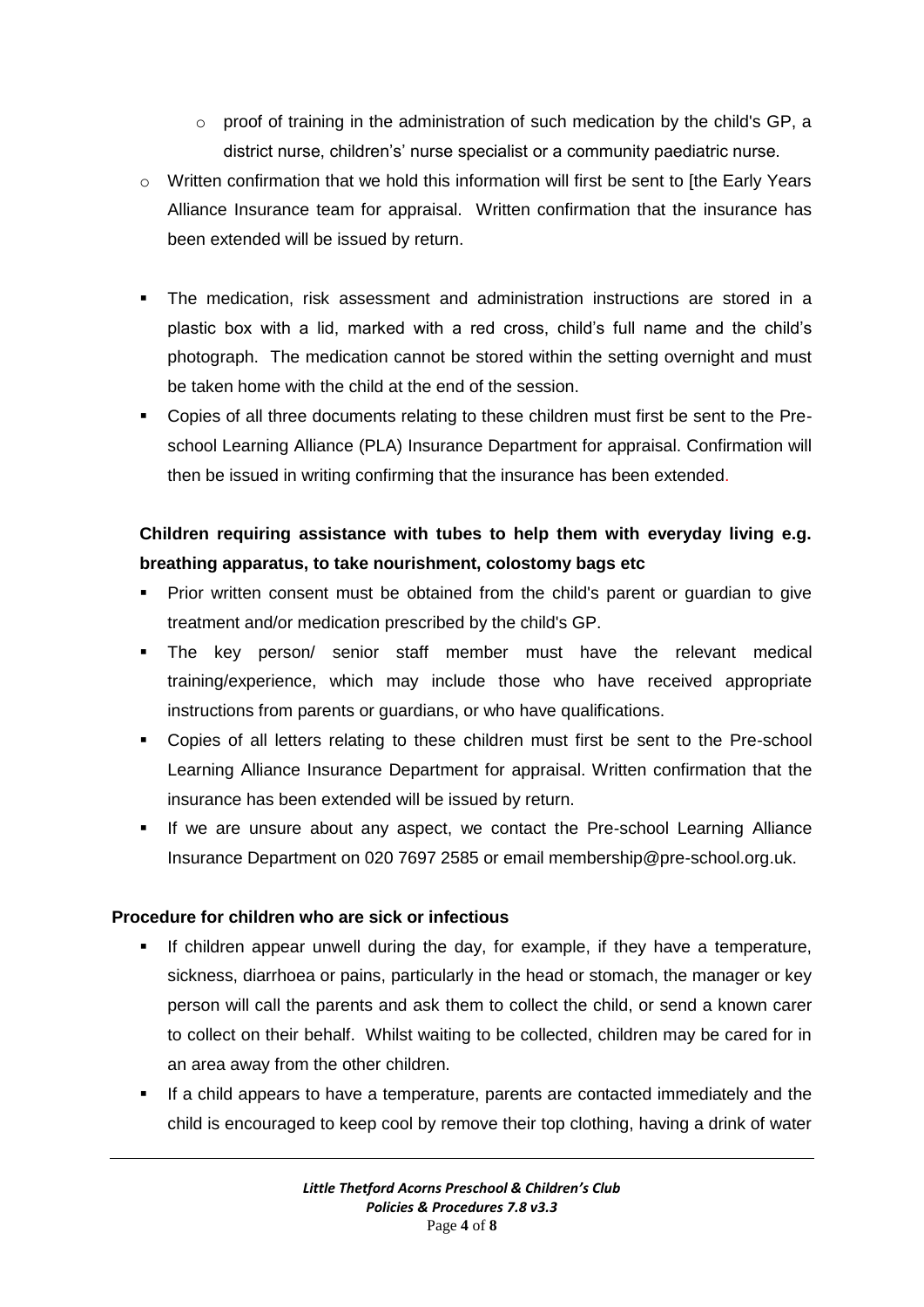and stay calm with their key person quietly resting. Their key person will sit with them comforting them.

- At the time of admission to the setting, parents' written permission for emergency medical advice or treatment is sought. Parents sign and date their written approval.
- In extreme cases of emergency, a member of staff should call the emergency services for an ambulance; we will always call for the emergency services first. Parents are then contacted to inform them that an ambulance has been called for.
- Parents are asked to take their child to the doctor before returning them to the setting; the setting can refuse admittance to children who have a temperature, sickness and diarrhoea, or a contagious infection or disease.
- Where children have been prescribed antibiotics for an infectious illness, parents are asked to keep them at home for 48 hours before returning to the setting.
- After sickness or diarrhoea, children are to be kept at home until they have been clear for 48 hours from their last bout of sickness and/or diarrhoea.
- Some activities, such as sand and water play, and self-serve snacks where there is a risk of cross-contamination may be suspended for the duration of any infectious outbreak.
- The setting has a list of excludable diseases and current exclusion times. A copy is in the parent handbook and attached to this policy.A current list is obtainable from www.hpa.org.uk/webc/HPAwebFile/HPAweb C/1194947353874 and includes common childhood illnesses such as measles.

## **Dealing with a Pandemic**

- In the event of a pandemic within our region, we will try to continue to operate as normal. We will arrange to have extra staff and helpers available to keep any possible disruption to a minimum. If we have low numbers of staff due to illness, we may have to close the setting. This decision will be taken seriously and will be made between the Committee and the remaining staff. Parents will be informed immediately; our emergency contact details are updated on a regular basis.
- We try to reduce the risk of cross-infection by following and implementing basic hygiene practices for staff and children, such as regular hand washing with soap or anti-bacterial hand gel when their hands have become soiled, before feeding, after using the toilet and after wiping noses, mouths and other objects.
- Children will be reminded the importance of good hygiene by being gently encouraged to cover their noses and mouths with a tissue when they cough or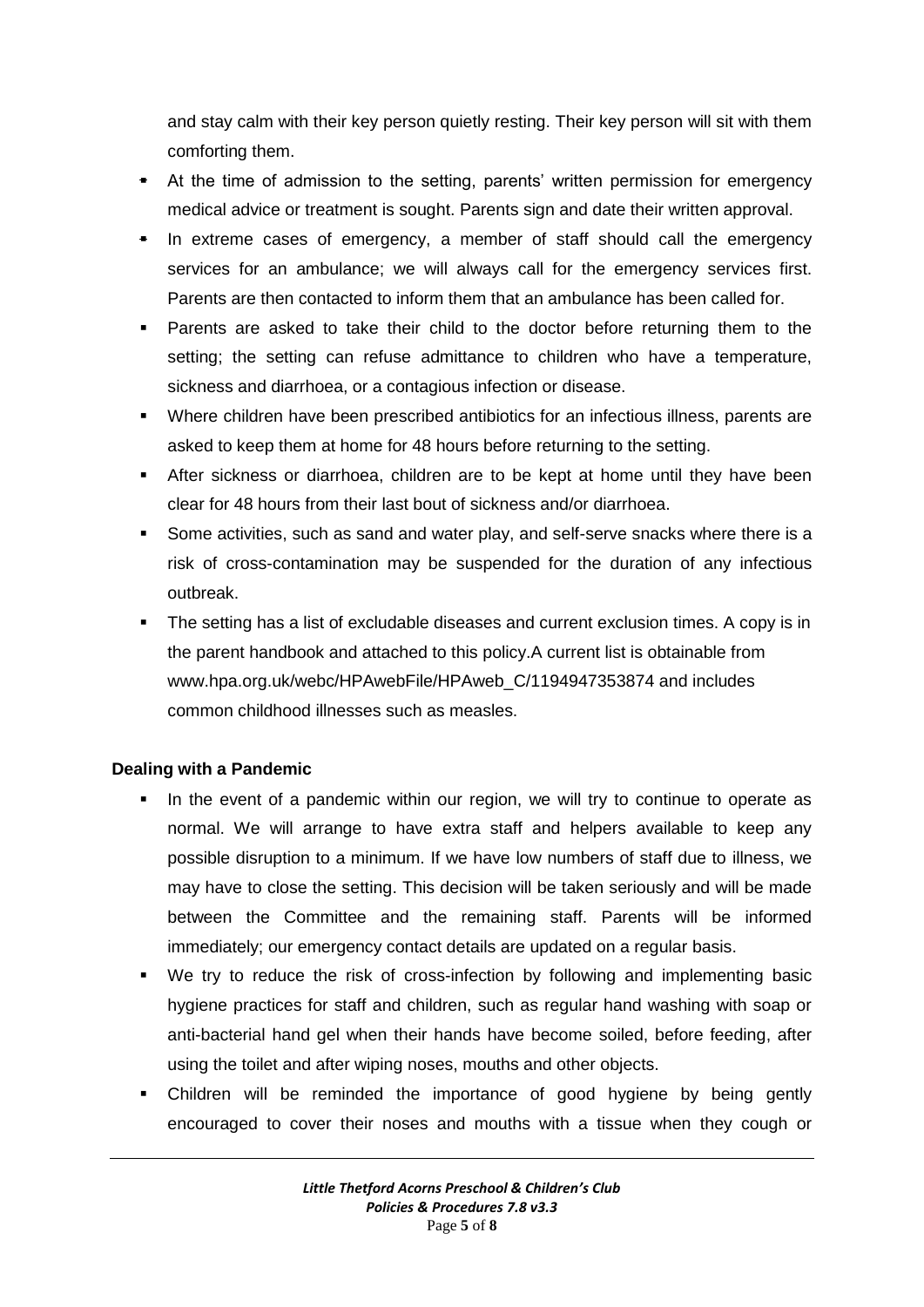sneeze and will be encouraged to discard their tissue into the bin. Staff will be good role models and will lead by example.

- It may become necessary to suspend certain activities during outbreaks, including sand & water play, play dough and cookery. We may also restrict toys bought in from home.
- To reduce cross-infection, staff will keep the setting environment clean by frequently cleaning touched surfaces, such as toys, with a sterilising solution.
- Staff will observe children closely, especially those showing symptoms or those with a respiratory illness.
- If any staff members show signs of the illness, they will be asked to go home immediately.
- Staff will be asked and expected to stay at home until they no longer show signs of illness and have completely recovered. Statutory sick pay will apply in the event that staff members are unable to work.
- We will seek advice from the Local Authority if there are a number of children or adults affected and the closure of the setting will depend on the advice received. All parents/carers and emergency contacts will be notified immediately if it becomes necessary to close the setting.
- Parents and staff will be kept informed at all times regarding the situation and if the need arises to close or re-open the setting, this will be done by telephone, emails and via the information point in the lobby.
- Parents will be given regular advice regarding symptoms and the treatment and control of this illness.
- We will ensure that we are up-to-date with any new guidance from the Local Authority, Early Years offices or the Government, and it is followed appropriately. This policy will be regularly updated in line with any guidance received from the Government.

## **Reporting of 'notifiable diseases'**

- If a child or adult is diagnosed as suffering from a notifiable disease under the Health Protection (Notification) Regulations 2010, the GP will report this to Public Health England.
- When the setting becomes aware, or is formally informed of the notifiable disease, the manager informs Ofsted and contacts Public Health England, and acts on any advice given.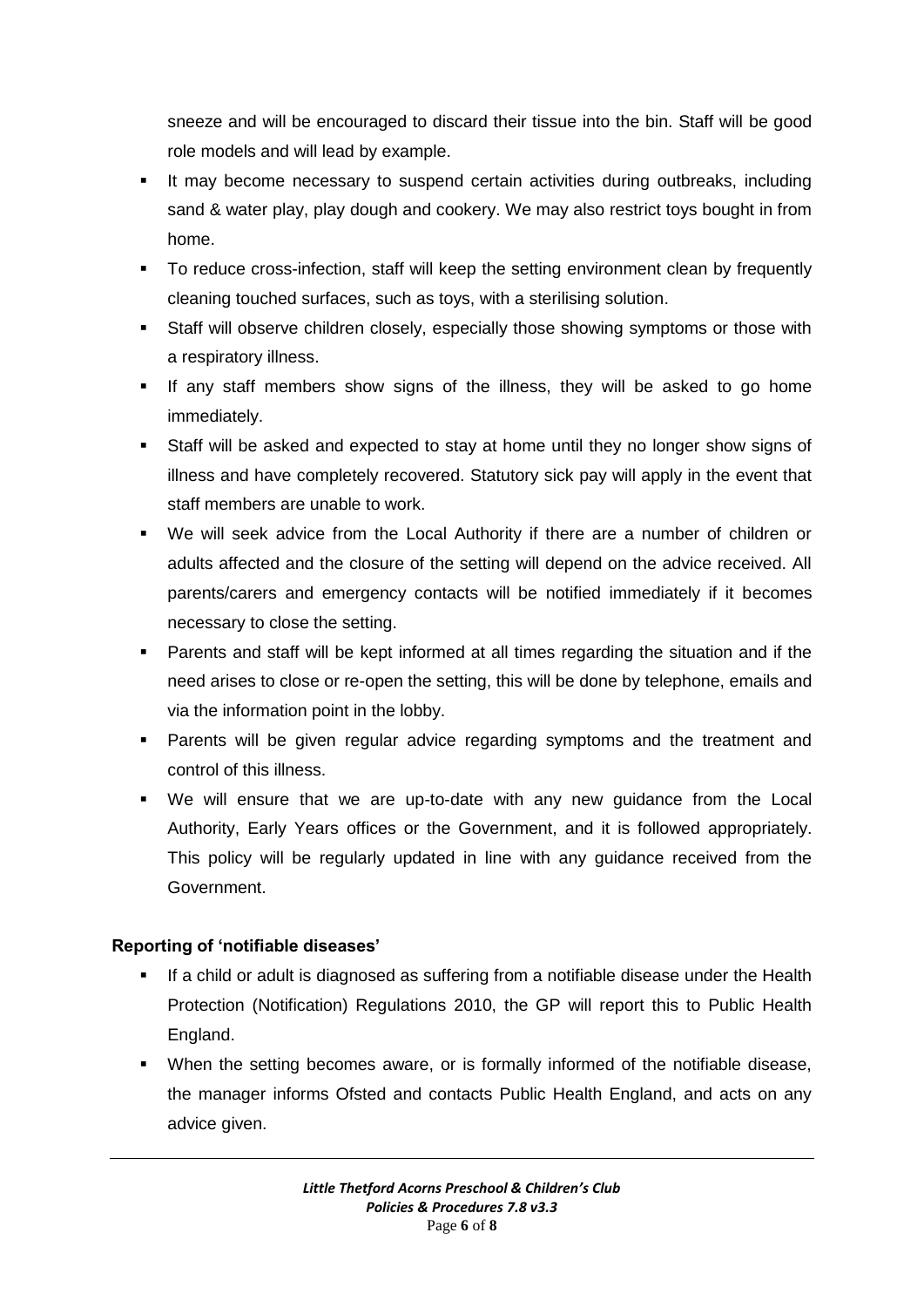### **HIV/AIDS/Hepatitis procedure**

- HIV virus, like other viruses such as Hepatitis, (A, B and C) are spread through body fluids. Hygiene precautions for dealing with body fluids are the same for all children and adults.
- Single use vinyl gloves and aprons are worn when changing children's nappies, pants and clothing that are soiled with blood, urine, faeces or vomit.
- Protective rubber gloves are used for cleaning/sluicing clothing after changing.
- Soiled clothing is bagged for parents to collect.
- Spills of blood, urine, faeces or vomit are cleared using mild disinfectant solution and mops; any cloths used are disposed of with the clinical waste. .
- Tables and other furniture, furnishings or toys affected by blood, urine, faeces or vomit are cleaned using a disinfectant.

## **Nits and head lice**

- Nits and head lice are not an excludable condition, although in exceptional cases a parent may be asked to keep the child away until the infestation has cleared.
- On identifying cases of head lice, all parents are informed and asked to treat their child and all the family if they are found to have head lice.

During the COVID-19 outbreak, any child showing symptoms, such as a high temperature; a new, continuous cough; loss or taste or smell, the following sequence of actions need to be taken:

## **COVID 19 Update**

- 1. Child presents with symptoms; parents are requested to collect child, return home and seek diagnosis from GP or take further advice from NHS 111 regarding testing.
- 2. Child's parents are requested to inform setting of outcome/diagnosis and keep child at home for the recommended exclusion period. For cases of suspected Coronavirus, staff and all service users must adhere to current Government advice regarding self-exclusion and testing, even if no symptoms are present.
- 3. For confirmed cases of a notifiable disease and Coronavirus, the setting must contact their local Health Protection Team (HPT) as soon as possible for further guidance. The line manager will inform the trustees/directors and retain a confidential record.
- 4. Acting on the advice of the local HPT, the setting will either:
	- · close for a set period and undertake a deep clean